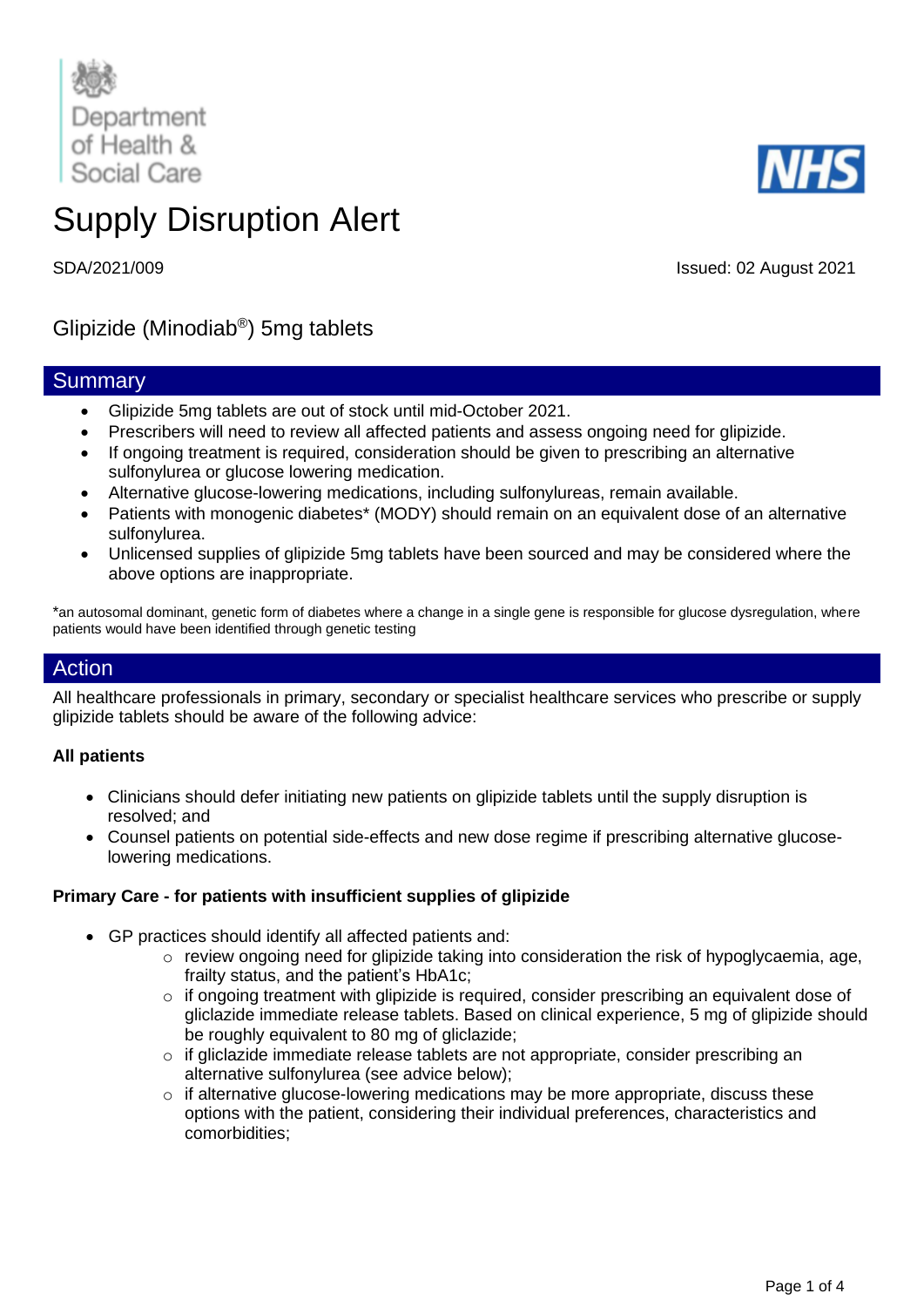- o if none of the above options are suitable, consider prescribing unlicensed glipizide tablets (see advice below; prescribers should work with local pharmacy teams to ensure orders are placed within appropriate time frames as lead times may vary);
- $\circ$  arrange appropriate follow-up and monitoring as recommended in [national guidelines;](https://www.nice.org.uk/guidance/ng28) and
- o make early contact with specialists in secondary care for advice on management options if required.
- When licensed glipizide tablets are resupplied, GP practices should review patients prescribed an alternative agent and discuss appropriate next steps and management.

#### **Secondary Care - for patients with insufficient supplies of glipizide, clinicians should:**

- $\circ$  identify all affected patients under their care (including those referred by primary care); and
- $\circ$  ensure patients are reviewed in a timely manner, that individualised management plans are agreed and enacted and communicated to the patient's GP practice.

## Product details

Glipizide (Minodiab<sup>®</sup>) 5mg tablets (Pfizer)

## Problem / background

Pfizer are out of stock of glipizide (Minodiab®) 5mg tablets until mid-October 2021 due to increased demand following the withdrawal of another glipizide 5mg tablet from the UK market.

## Advice on switching patients to alternate sulfonylureas

Sulfonylureas are insulin secretagogues that act mainly by augmenting insulin secretion.

Glipizide is licensed for the treatment of adults with type 2 diabetes mellitus whose hyperglycaemia can no longer be controlled satisfactorily by diet and exercise to lower the blood glucose in relation to meals.

There are alternative drugs in the sulfonylurea class that remain on the market including gliclazide, glimepiride and tolbutamide. See Table 1 for further information.

Table 1

| Sulfonylurea | Daily dose                                                                           | Peak plasma<br>concentration | Half-life      |
|--------------|--------------------------------------------------------------------------------------|------------------------------|----------------|
| Glipizide    | $2.5 - 20$ mg<br>(once daily but doses above 15mg should be<br>divided)              | 1 to 3 hours                 | 2 to 4 hours   |
| Gliclazide*  | 40 to 320mg (once daily but doses above<br>160mg should be administered twice a day) | 2 to 6 hours                 | 10 to 12 hours |
| Glimepiride  | $1-6mg$                                                                              | $~2.5$ hours                 | 5 to 8 hours   |
| Tolbutamide  | $0.5 - 2g$<br>(once daily or in divided doses)                                       | 3 to 4 hours                 | 4 to 8 hours   |

\*based on clinical experience, 5 mg of glipizide should be roughly equivalent to 80 mg of gliclazide

Other classes of glucose lowering drug may be considered appropriate with choice based on patients' preferences, comorbidities and factors that are usually taken into account when diabetes treatment is modified e.g. co-existing obesity, cardiovascular disease, impaired renal function, frailty, etc.

See NICE [guidance](https://www.nice.org.uk/guidance/ng28) for alternative treatment options to licensed indications for glipizide.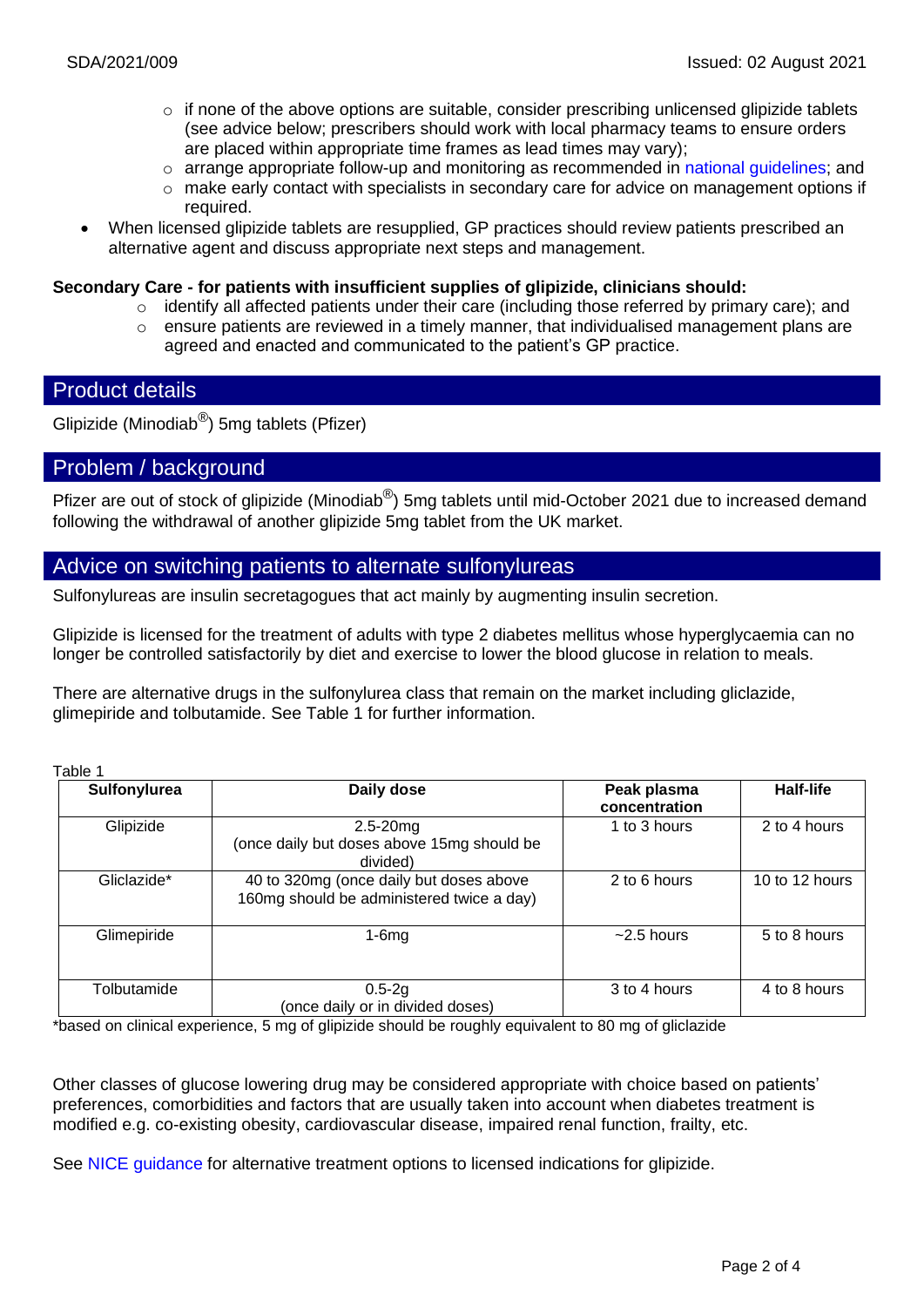## Unlicensed imports

The following specialist importers have confirmed they can source unlicensed glipizide 5mg tablets (please note, there may be other companies that can also source supplies):

- Alium Medical
- Mawdsley's Unlicensed
- Waymade PLC

Any decision to prescribe an unlicensed medicine must consider the relevant guidance and NHS Trust or local governance procedures. Please see the links below for further information:

- [The supply of unlicensed medicinal products,](https://assets.publishing.service.gov.uk/government/uploads/system/uploads/attachment_data/file/373505/The_supply_of_unlicensed_medicinal_products__specials_.pdf) Medicines and Healthcare products Regulatory Agency
- [Professional Guidance for the Procurement and Supply of Specials,](https://www.rpharms.com/Portals/0/RPS%20document%20library/Open%20access/Support/toolkit/specials-professional-guidance.pdf) Royal Pharmaceutical Society
- [Prescribing unlicensed medicines,](https://www.gmc-uk.org/ethical-guidance/ethical-guidance-for-doctors/good-practice-in-prescribing-and-managing-medicines-and-devices/prescribing-unlicensed-medicines#:~:text=You%20should%20usually%20prescribe%20licensed%20medicines%20in%20accordance,to%20meet%20the%20specific%20needs%20of%20the%20patient.) General Medical Council (GMC)

When prescribing a product that is not licensed in the UK due to a supply issue with the licensed alternative, prescribers must indicate on the FP10 prescription that an unlicensed product is required. This can be done in one of the following two ways:

- $\circ$  Electronic prescriptions if the required unlicensed product is shown on electronic prescribing systems, GPs should select:
	- Glipizide 5mg tablets (imported)
- $\circ$  Paper prescriptions where the unlicensed product is not shown on electronic prescribing systems, GPs should use a paper prescription and annotate with the following wording: "**special order**".

## **Distribution**

## **Trusts (NHS boards in Scotland)**

CAS and SABS (NI) liaison officers for onward distribution to all relevant staff including:

- A&E consultants
- A&E departments
- A&E nurses
- All departments
- Cardiologists
- Cardiology departments
- Cardiology nurses
- Cardiothoracic surgeons
- Cardiothoracic surgery directors
- Cardiothoracic departments
- Chief pharmacists
- Clinical governance leads
- Clinical Procurement Specialists
- Community hospitals
- Community nurses
- Day surgery units
- Diabetologists
- Dieticians
- District nurses
- EBME departments
- Emergency Preparedness and Response officer
- Endocrinologists
- Equipment stores
- Equipment libraries and stores
- Haematologists
- Hospital pharmacies
- Hospital pharmacists
- Intensive care medical staff
- Intensive care nursing staff (adult)
- Intensive care units
- Intensive care, directors of
- Medical directors
- NHS walk-in centres
- Occupation health departments
- Outpatient clinics
- Palliative care teams
- Paramedics
- Pharmaceutical advisors
- Pharmacists
- Purchasing managers
- Respiratory specialists
- Risk managers